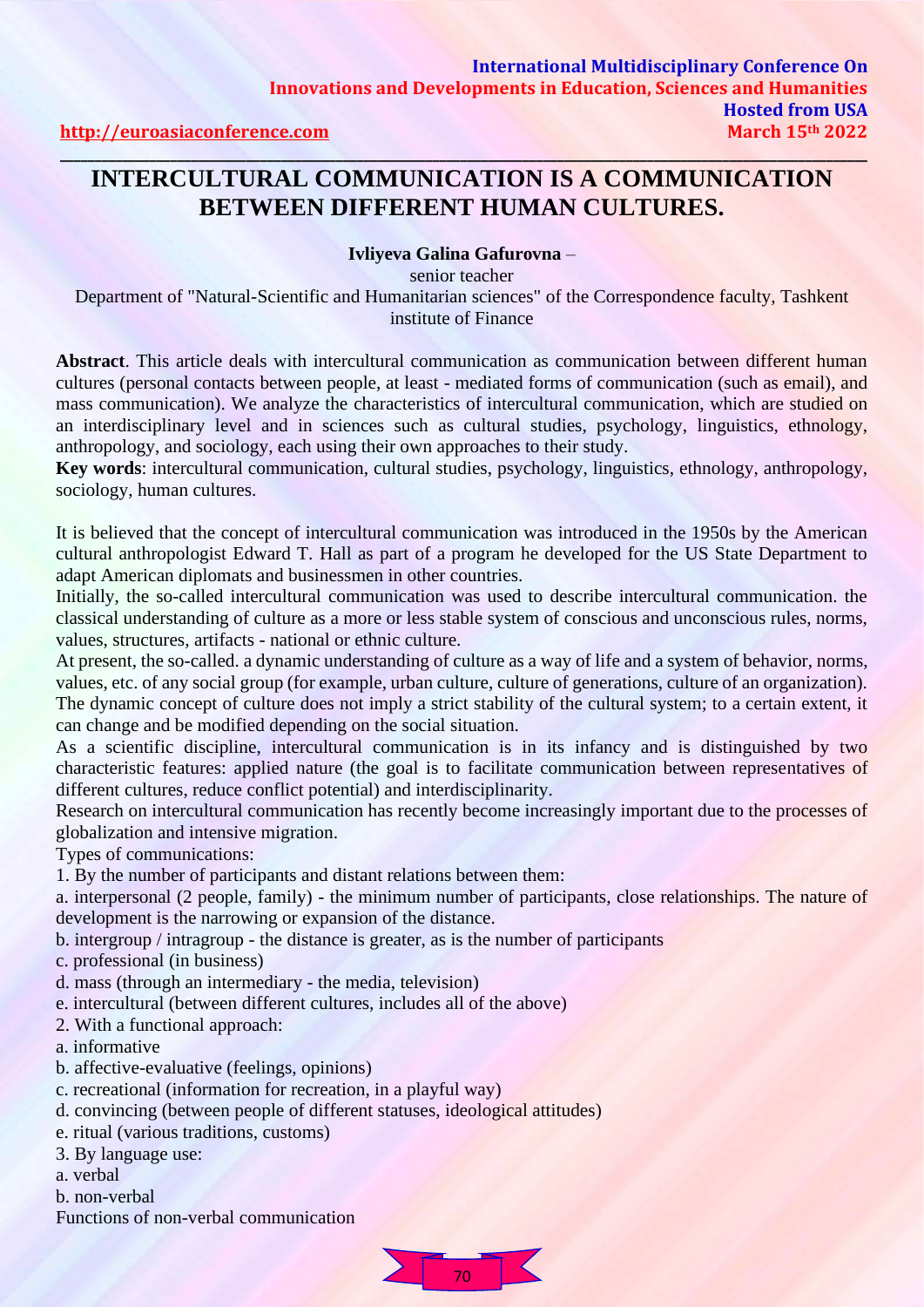- a. non-verbal communication complements verbal
- b. non-verbal communication contradicts verbal
- c. non-verbal communication replaces verbal
- d. non-verbal communication serves as a regulator of verbal
- Non-verbal means of communication:
- 1. kinesics (facial expressions, gaze, gestures, posture)
- 2. prosody (voice and intonation means)
- 3. sensory (sensory perception, manifestation of sensations)
- 4. prosemics (spatial structure of communication)
- 5. chronemics (temporal structure of communication)

Communication is an act or process of transferring information to other people or living beings, a connection between two or more individuals based on mutual understanding, the communication of information by one person to another or a number of people. Information is the result, mediated by forms of communication, of reflecting a changeable object by a changing one in order to preserve their systemic integrity. Information is primary and meaningful - this is a category, therefore, it is introduced into the categorical apparatus of science as a portrait - description, through related categories: matter, system, structure, reflection. In the material world (human), information materializes through its carrier and exists thanks to it. The essence of the material world appears before the researcher in the unity of form and content. Information is transmitted through a medium. The material carrier gives the information a form. In the process of shaping, the information carrier is changed. The term information has no definition, since it is not a concept. There is information in the communication channels of control systems. The category of information should not be confused with the concept of knowledge. Knowledge is defined through the category information. Information - information about persons, objects, facts, events, phenomena and processes, regardless of the form of their presentation. Information reduces the degree of uncertainty, incompleteness of knowledge about persons, objects, events, etc. Information is everything that leads to a change or preservation of the state of the object included in the communication. Language is the totality of all the words of a people and their correct combination to convey thoughts, a system of communication consisting of small fragments and a set of rules that regulate the way these fragments are used to make an utterance that makes sense. The system of sounds and written signs used by the population of a certain country or region in order to communicate with each other. Culture is a way of life, especially the common customs and beliefs of a certain group of people at a certain time: customs, beliefs, art.

Japanese scientist Matsumoto: "In the field of social psychology and communication, the term interpersonal communication usually refers to communication that occurs between people who come from the same cultural environment; in this sense it is synonymous with the term intracultural communication. Definition of A.P. Sadokhin of intercultural communication: "Intercultural communication is a set of various forms of relations and communication between individuals and groups belonging to different cultures" The term culture is of Latin origin and it appeared in the era of Roman antiquity. This word comes from the verb "colere", which meant "cultivation", "processing, care". In this sense, it was used by the Roman politician Mark Porcius Cato (234-149 BC), who wrote the treatise De agri cultura. The starting point in the formation of scientific ideas about culture is considered to be the treatise "Tusculan Conversations" by the Roman orator and philosopher Mark Tullius Cicero (106-43 BC), who used this agronomic term metaphorically, i.e. in a different, figurative sense.

Greetings in a number of countries have a national coloring. Handshakes are the main form of greeting. But in some countries it is not customary to shake hands with women, so wait until the woman herself extends her hand to you. Kisses on the cheek are common in France and the Mediterranean countries, and hugs are common in Latin America. Two palms pressed to each other in front of the chest is an Indian national greeting. About the attitude towards people of a different age. Everywhere you need to show respect for elders. They should be the first ones to start the conversation. When older people enter the room, stand up.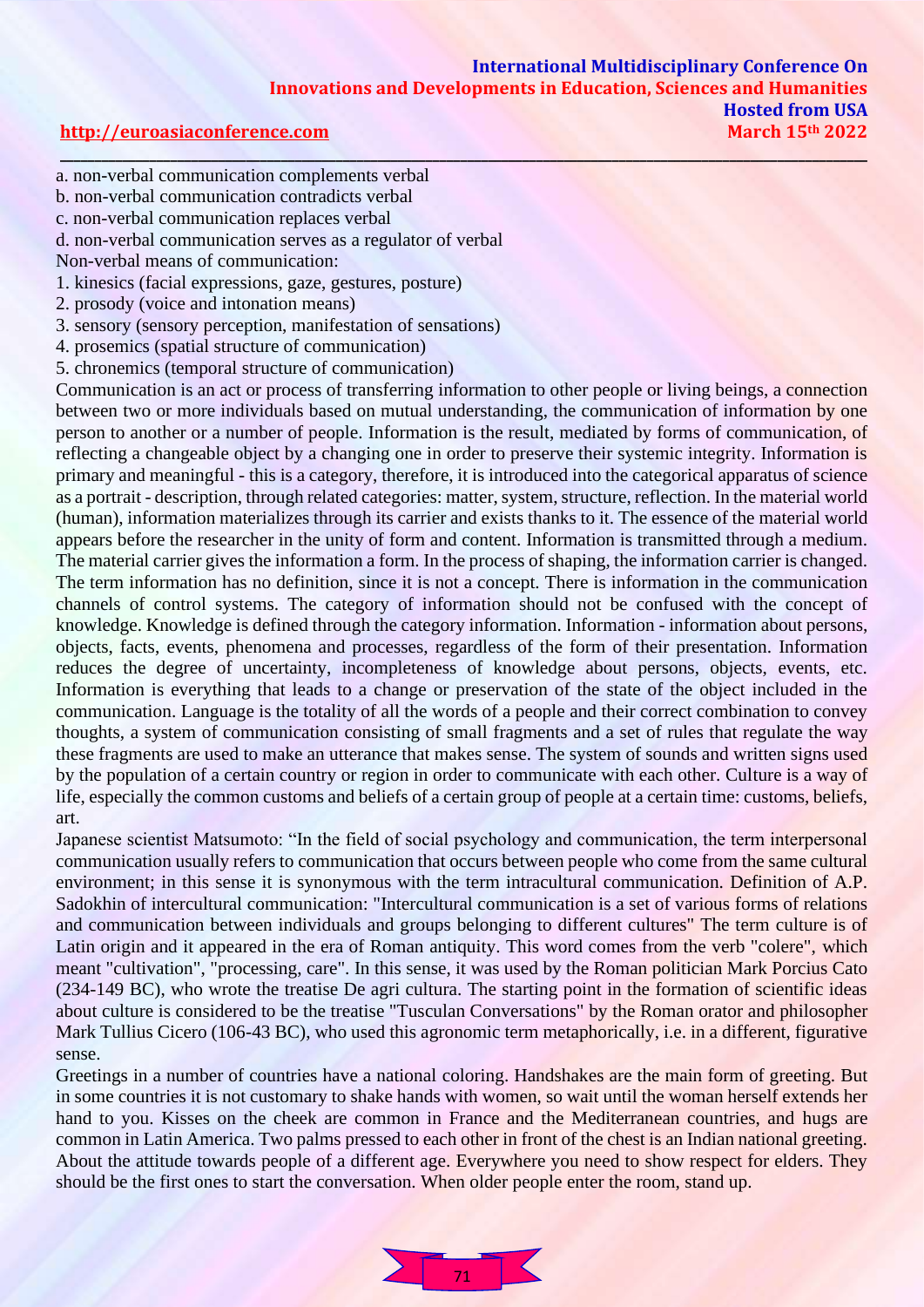### **International Multidisciplinary Conference On Innovations and Developments in Education, Sciences and Humanities Hosted from USA [http://euroasiaconference.com](http://euroasiaconference.com/) March 15th 2022**

# **\_\_\_\_\_\_\_\_\_\_\_\_\_\_\_\_\_\_\_\_\_\_\_\_\_\_\_\_\_\_\_\_\_\_\_\_\_\_\_\_\_\_\_\_\_\_\_\_\_\_\_\_\_\_\_\_\_\_\_\_\_\_\_\_\_\_\_\_\_\_\_\_\_\_\_\_\_\_\_\_\_\_\_\_\_\_\_\_\_\_\_\_\_\_\_\_\_\_\_\_\_\_\_\_\_\_\_\_\_\_\_\_\_\_\_\_\_**

A general advice when accepting unfamiliar food is to eat what is offered to you and do not ask what it is. Cut your portion into small pieces - so it will easily get into your stomach.

In many countries, business is influenced by religion - on the daily routine and working months and days. Learn more about the religion of a given country, but do not enter into discussions on such topics. Know and remember that Buddhist images are sacred: you can't step on the threshold in Thailand - good spirits live under it; never distract the person facing Mecca; without permission, do not take pictures or touch religious attributes with your hands.

Everywhere you must have a business card with you, which indicates: the name of your organization, your position, titles. Abbreviations should not be used. In Southeast Asia, Africa and the Middle East, always hold out your business card with your right hand. In Japan, it is served with two hands, with the correct side towards the partner.

Beware of using familiar gestures, say `V` (sign of victory). In other countries, they may have a completely different, not always decent, meaning.

The strong features of the German national character are well known: diligence, diligence, punctuality, rationality, frugality, organization, pedantry, seriousness, prudence, striving for orderliness.

The generally accepted definitions of intercultural communication are:

- interpersonal communication in a special context, when the cultural difference of its participants is revealed;

- communication between carriers of different cultures, when their differences lead to certain difficulties;

- a set of relationships between representatives of different cultures.

The variety of interpretations of the analyzed concept is embodied in a variety of classifications of its types and types. For example, only at the micro level stand out:

- interethnic communication;

- communication between representatives of generational subcultures;

- communication between representatives of different social strata, demographic groups (religious, age and gender, etc.), etc.

Thus, already the initial analysis of the phenomenon of intercultural communication gives grounds to judge the complexity, ambiguity of this phenomenon, therefore, the emergence and emergence of various theoretical and methodological concepts is natural. In modern science, such directions in the theory of intercultural communication are known as:

- the theory of uncertainty reduction;

- theory of adaptation;

- theory of rules;

- rhetorical theory;

- constructivist theory;

- the theory of social categories and circumstances;

- the theory of conflicts.

This is a list of the main concepts developed to date in the theory of intercultural communication.

In its most general form, intercultural communication is the interaction of individuals, groups or organizations belonging to different cultures. The decisive question here is the question of the significance of cultural differences, the ability to recognize, understand and adequately take them into account in the process of communication. To achieve mutual understanding in such a process, a certain set of knowledge, skills and abilities common to all communicants is required, which in the theory of intercultural communication is called intercultural competence.

Unlike the phenomenon of competence, the concept of intercultural competence does not have such a high degree of scientific development. According to A.P. Sadokhin, the issues of intercultural competence have not yet become the subject of special studies.

In foreign science, the concept of "intercultural competence" arose during the formation of intercultural communication as an independent scientific discipline. In the context of attitudes towards another culture, overcoming ethno-cultural centrism, intercultural competence began to be seen as "a complex of analytical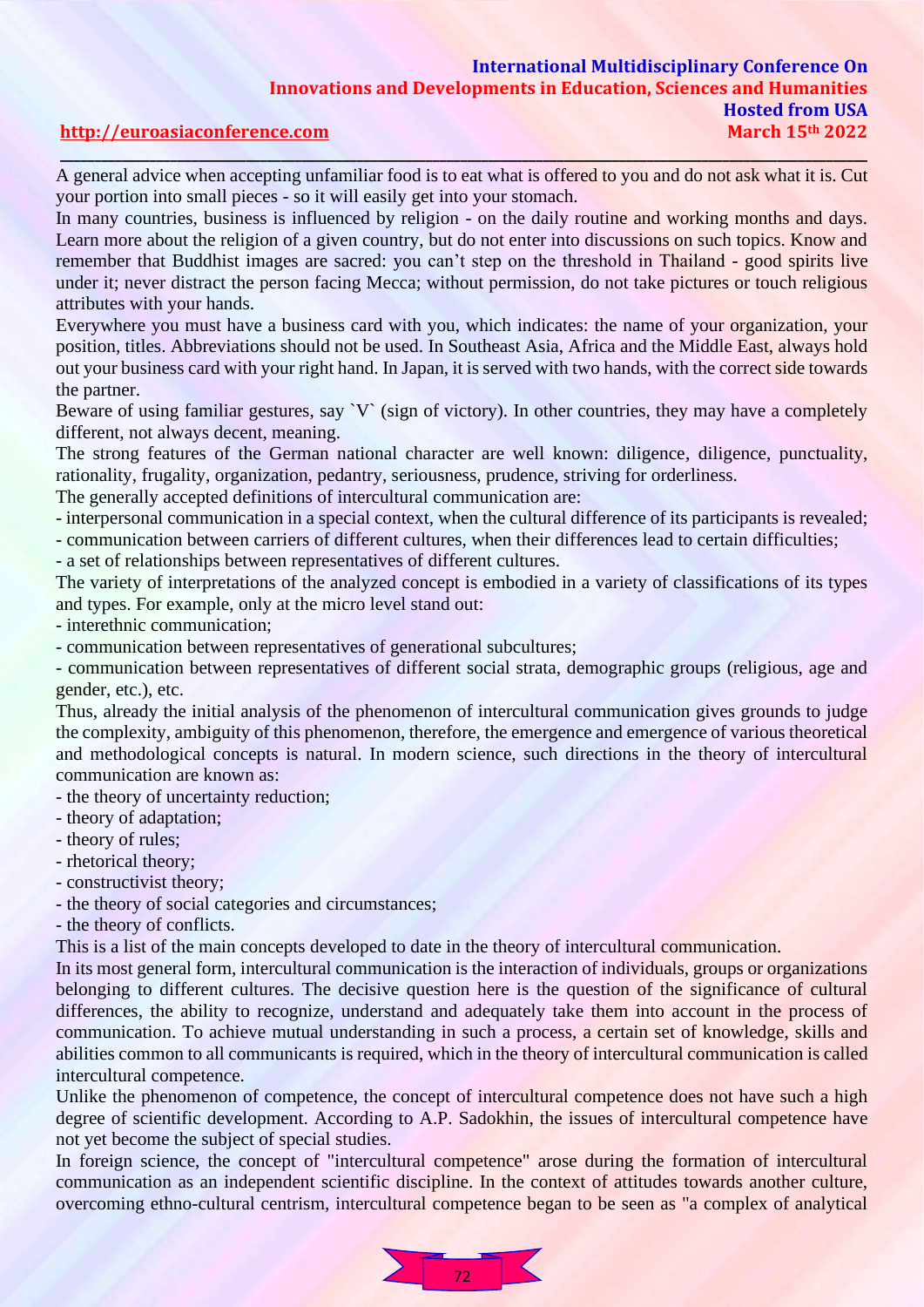### **International Multidisciplinary Conference On Innovations and Developments in Education, Sciences and Humanities Hosted from USA [http://euroasiaconference.com](http://euroasiaconference.com/) March 15th 2022 \_\_\_\_\_\_\_\_\_\_\_\_\_\_\_\_\_\_\_\_\_\_\_\_\_\_\_\_\_\_\_\_\_\_\_\_\_\_\_\_\_\_\_\_\_\_\_\_\_\_\_\_\_\_\_\_\_\_\_\_\_\_\_\_\_\_\_\_\_\_\_\_\_\_\_\_\_\_\_\_\_\_\_\_\_\_\_\_\_\_\_\_\_\_\_\_\_\_\_\_\_\_\_\_\_\_\_\_\_\_\_\_\_\_\_\_\_**

and strategic abilities that expands the interpretative spectrum of an individual in the process of interpersonal interaction with representatives of another culture."

Professional knowledge of a foreign language for the purpose of intercultural communication should create conditions for understanding a different culture and its translation by means of native culture, which are based on the above-mentioned functions of intercultural communication. Consequently, the formation of intercultural competence should involve the differentiation of the entire layer of cultural, regional, sociocultural and linguistic knowledge, communicative and strategic skills. The main attention should be directed to the behavioral culture, that part of it, in which the regulative rules of verbal and non-verbal behavior are fixed. You can understand culture as a set of feelings, ideas and relationships, you can understand it as a certain type of mentality, as a certain cognitive base. One thing is absolutely clear: the culture of the country cannot be studied by textbooks, culture cannot be taught using the most advanced methods, it can be mastered in the process of intercultural communication, since the assimilation of a certain fragment of culture is the end result of any communication.

#### **Literature**

- 1. Elizarova G.V. Formation of intercultural competence of students in the process of teaching foreign language communication: Dis. doc. ped. Sciences. — 2001.
- 2. Korochkina M.G. Formation of intercultural competence at a technical university: Dis. cand. ped. Sciences. - Taganrog, 2000.
- 3. Bakirova H.B. Difficulties in working with technical terms in ESP education International Conference on Scientific, Educational & Humanitarian Advancements Hosted online from, Samsun, Turkey www.econferenceglobe.com July 15th, 2021. 65-67. Retrieved from [https://papers.econferenceglobe.com/index. php/ecg/article/ view/605](https://papers.econferenceglobe.com/index.%20php/ecg/article/%20view/605)
- 4. Bakirova H.B. Some features of learning terminology in foreign language lessons. Chet tillarini o'rgatishning turlicha yondashuvlari: muammo va yechimlar xalqaro ilmiy-amaliy konferensiya materiallari. -Jizzax. 2021. 270b.
- 5. Islamova T.R., Ivliyeva G.G.The role of innovative technologies in english learning and the impact on the economy. Galaxy international interdisciplinary research journal ISNN (e) 2347-6915, 904-907p.
- 6. Islamova T.R. Motivation in Learning a Foreign Language. Eurasian Journal of Learning and Academic Teaching ISSN: 2795-739X 19-23 p.
- 7. Islamova T.R. Methods of teaching foreign languages in the educational process. Turkish Journal of Computer and Mathematics Education Vol.12 No.12 (2021), 784-788.
- 8. Islamova T.R. Features of the communicative approach in teaching English. Theoretical & Applied Science International Scientific Journal Philadelphia, USA, issue 03, volume 95 ISSN: 2308-494X.
- 9. Islamova T.R. Methodological system of formation of information and communication competence of foreign language teachers. ACADEMICIA An international Multidisciplinary Research Journal ISSN:2249-7137, Vol.10, Issue 12 Impact Factor: SJIF 2020 = 7.13
- 10. 5. Бакирова Х. Инглиз тилини ESP сифатида ўқитишнинг инновацион усуллари. Ўзбекистонда хорижий тиллар. Илмий методик электрон журнал. №1. 2017. 141б.
- 11. 6. Бакирова Х.Б. Сохавий луғат минимум яратишнинг долзарб масалалари. Наманган давлат университети илмий ахборотномаси. 11сон. 2020й. 296б.
- 12. 7. Бакирова Х. Лексик компетенцияни шакллантиришда методик ва лингвистик қийинчиликлар типологияси ЎзМУ хабарлари.  $1/6$ . 2021. 446.<http://science.nuu.uz/uzmu.php>
- 13. 8. Bakirova H.B. "Development of lexical competence based on content -based approach in ESP teaching, "Mental Enlightenment Scientific-Methodological Journal: Vol. 2021: Iss. 5, Article 19. Available at: https://uzjournals. edu.uz/tziuj/vol2021/iss5/19.
- 14. Bakirova H.B. Tеаching ЕSP in nоn-philological univеrsitiеs. Хоразм маъмун академияси ахборотномаси. -Хива.: 2021. 15б.